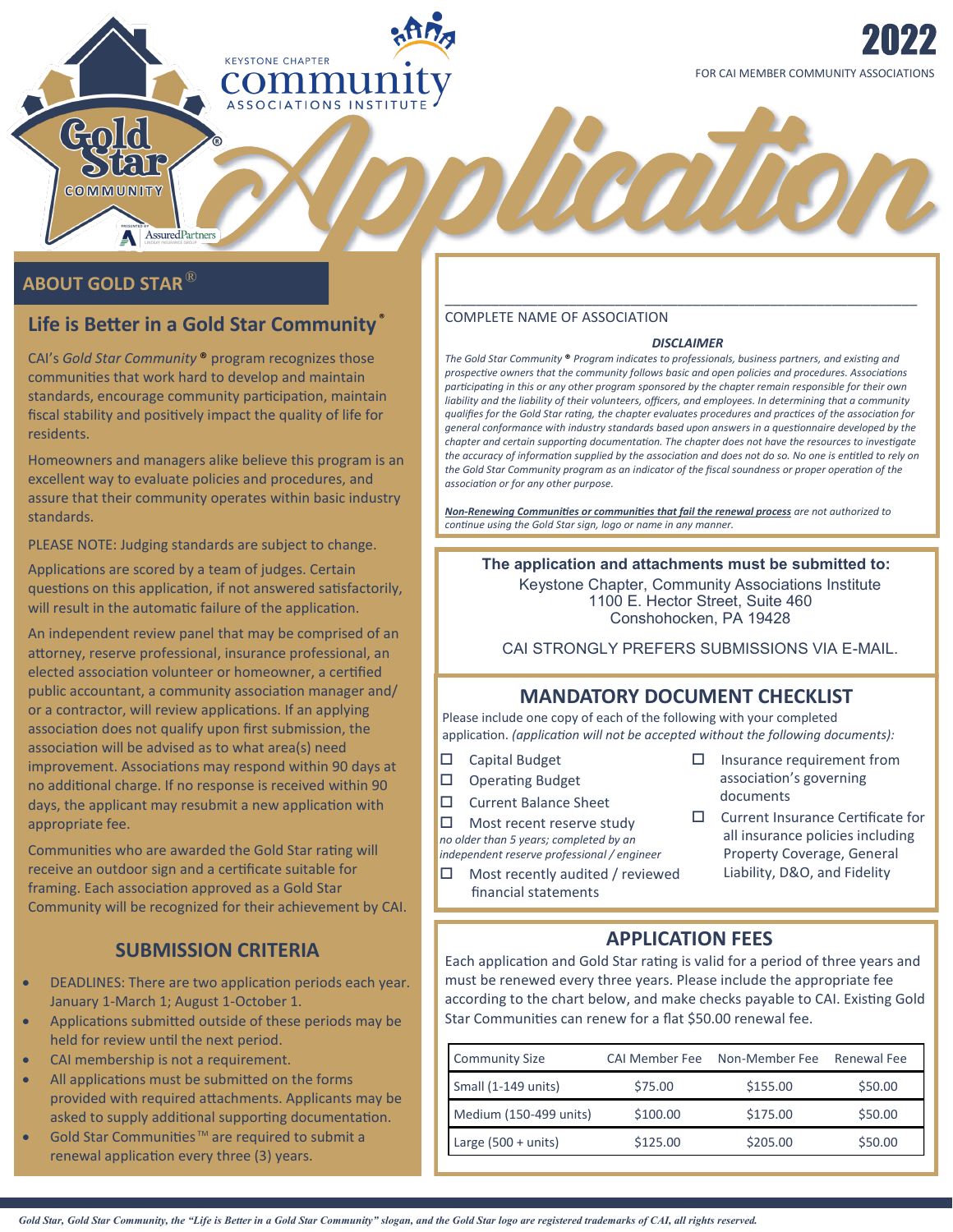2 | Gold Star Community ® Recognition Program Community Association Application

| <b>COMMUNITY INFORMATION</b> |                                                                         |           | <b>COMMUNITY AMENITIES</b>                                                       |
|------------------------------|-------------------------------------------------------------------------|-----------|----------------------------------------------------------------------------------|
|                              |                                                                         |           | What community amenities does your association offer?<br>(Check all that apply.) |
|                              |                                                                         |           | <b>BANQUET FACILITIES / RESTAURANT</b>                                           |
| COMPLETE NAME OF ASSOCIATION |                                                                         |           |                                                                                  |
|                              |                                                                         |           | <b>BASKETBALL FACILITIES</b>                                                     |
| <b>TOWNSHIP AND COUNTY</b>   |                                                                         |           | <b>CLUBHOUSE</b><br>H                                                            |
|                              |                                                                         |           | <b>COMPUTER LOUNGE</b>                                                           |
|                              |                                                                         |           | <b>FITNESS CENTER</b>                                                            |
| <b>STREET ADDRESS</b>        |                                                                         |           | <b>GAME ROOM</b>                                                                 |
|                              |                                                                         |           | <b>GATED ENTRANCE</b>                                                            |
| <b>CITY</b>                  | <b>STATE</b><br><b>ZIP CODE</b>                                         |           | <b>LIBRARY</b>                                                                   |
|                              |                                                                         |           | PLAYGROUND / TOT LOT<br>$\mathbf{L}$                                             |
|                              |                                                                         |           | <b>SWIMMING POOL</b>                                                             |
| <b>CONTACT PERSON</b>        |                                                                         |           | <b>TENNIS FACILITIES</b>                                                         |
|                              |                                                                         |           | <b>WALKING / BIKING TRAILS</b>                                                   |
| <b>STREET ADDRESS</b>        |                                                                         |           | LΙ                                                                               |
|                              |                                                                         |           |                                                                                  |
| <b>CITY</b>                  | <b>ZIP CODE</b><br><b>STATE</b>                                         |           |                                                                                  |
|                              |                                                                         |           | <b>SHORT ANSWER QUESTION</b>                                                     |
|                              |                                                                         |           | What does attaining Gold Star recognition mean to your                           |
| <b>PHONE</b>                 | <b>FAX</b>                                                              |           | community association?                                                           |
|                              |                                                                         |           |                                                                                  |
| <b>E-MAIL ADDRESS</b>        |                                                                         |           |                                                                                  |
|                              |                                                                         |           |                                                                                  |
|                              | TYPE OF COMMUNITY (check all that apply)                                |           |                                                                                  |
|                              | $\Box$ CONDO $\Box$ PUD $\Box$ RESIDENTIAL $\Box$ COMMERCIAL $\Box$ 55+ |           |                                                                                  |
|                              | <b>MANAGED BY</b>                                                       |           |                                                                                  |
|                              | $\Box$ VOLUNTEERS $\Box$ ASSOCIATION $\Box$ MANAGEMENT $\Box$ DEVELOPER |           |                                                                                  |
|                              | <b>STAFF</b><br><b>FIRM</b>                                             |           |                                                                                  |
|                              |                                                                         |           |                                                                                  |
|                              |                                                                         |           |                                                                                  |
|                              |                                                                         |           |                                                                                  |
|                              |                                                                         |           | <b>COMMUNITY DEMOGRAPHICS</b>                                                    |
|                              |                                                                         |           |                                                                                  |
| YOUR COMMUNITY               | <b>TOWNHOUSES</b><br>SINGLE FAMILY HOMES                                |           | 2-5 STORIES<br>5+ STORIES                                                        |
|                              | <b>DETACHED</b><br># OF UNITS                                           |           | # OF UNITS<br># OF UNITS<br><b>TOTAL</b>                                         |
| <b>NUMBER OF HOMES</b>       |                                                                         |           |                                                                                  |
|                              |                                                                         |           |                                                                                  |
| <b>EXISTING</b>              | $\ddot{}$                                                               | $^{+}$    | $\ddot{}$<br>Ξ.                                                                  |
| <b>MAXIMUM</b>               | $\ddot{}$                                                               | $\ddot{}$ | $\ddot{}$                                                                        |
|                              |                                                                         |           | <b>TOTAL UNITS</b>                                                               |
|                              |                                                                         |           |                                                                                  |
| YOUR COMMUNITY               | Transitioned to                                                         |           | Developer Controlled<br>In Transition                                            |

*(please check one)* Full Homeowner Control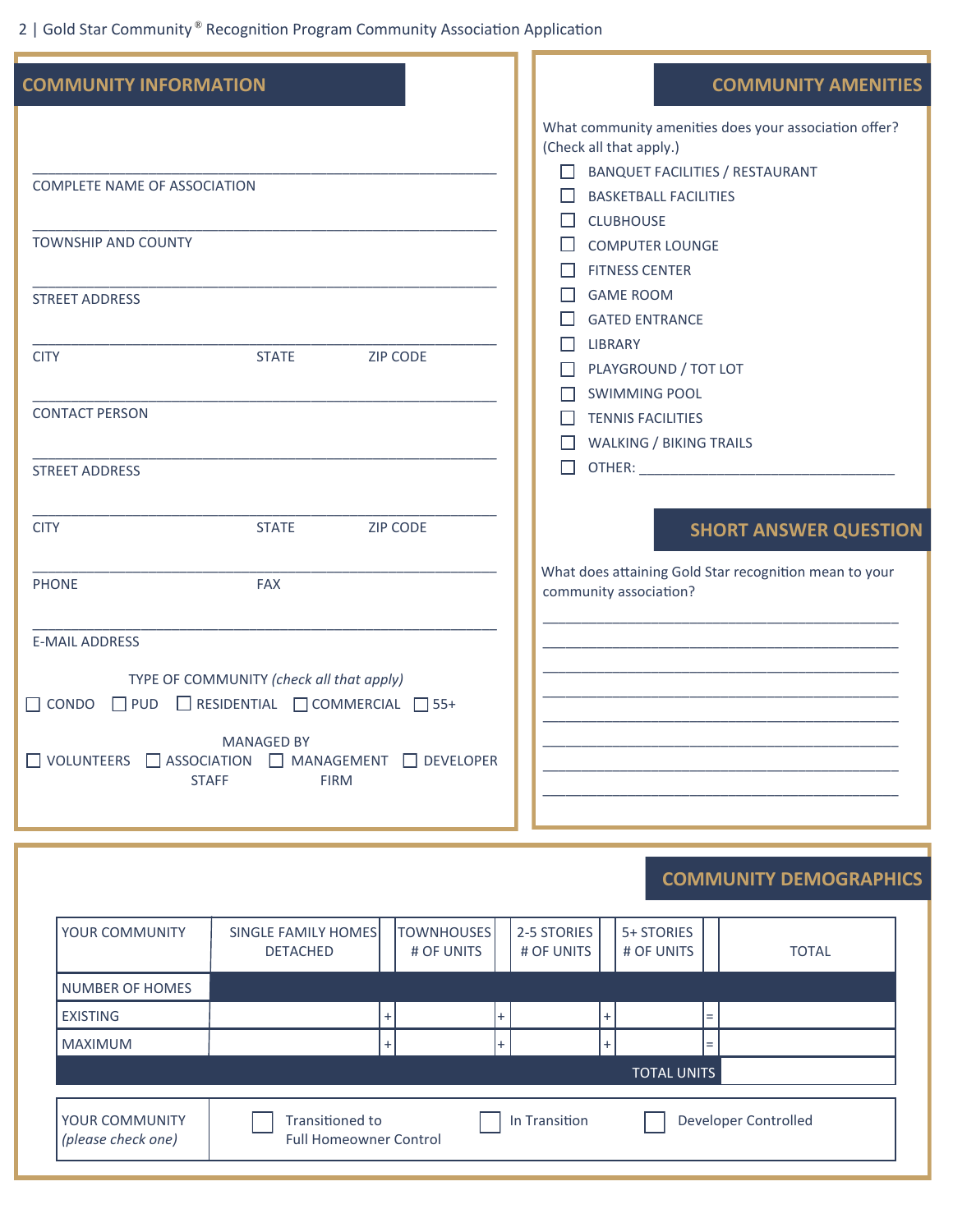|          | <b>GENERAL CHARACTERISTICS SECTION</b>                                                                                     |                  |                  |    |                                                                                                                                                             | <b>FINANCIAL SECTION</b> |           |  |
|----------|----------------------------------------------------------------------------------------------------------------------------|------------------|------------------|----|-------------------------------------------------------------------------------------------------------------------------------------------------------------|--------------------------|-----------|--|
|          |                                                                                                                            | <b>YES</b>       | <b>NO</b>        |    |                                                                                                                                                             | <b>YES</b>               | <b>NO</b> |  |
| 1.<br>2. | Minutes are kept for Owners meetings.<br>Minutes are kept for Board / Trustee<br>meetings.                                 | $\Box$<br>$\Box$ | $\Box$<br>$\Box$ | 1. | The association has adopted an annual budget<br>and, at least 30 days prior to implementation,<br>has provided a written copy to all owners.                |                          |           |  |
| 3.       | The association prepares an annual<br>budget in accordance with governing<br>documents.                                    |                  | $\Box$           |    | 2A. Has the association received either a<br>Management Recommendation Letter or a<br>Clients Advisory Comments Letter with negative                        | $\mathbf{I}$             |           |  |
| 4.       | Annual membership meetings are held in<br>accordance with governing documents.                                             | □                | □                |    | comments from an auditor?<br>(If yes, please provide copies.)                                                                                               |                          |           |  |
| 5.       | There is an opportunity for owner input<br>before or during meetings.                                                      | $\Box$           | $\Box$           |    | 2B. If yes, has your community taken any steps to<br>address any internal control weaknesses as                                                             |                          |           |  |
| 6.       | The association holds an annual election<br>of officers.                                                                   | $\Box$           | $\Box$           |    | noted by the auditor?<br>(Please provide proof of corrective measures. Note: A<br>community's failure to address / correct internal control                 |                          |           |  |
| 7.       | An annual board re-organization is held in<br>compliance with governing documents.                                         | $\Box$           | $\Box$           |    | weaknesses will cause the community to fail this application.)<br>3A. The association has a fidelity bond for persons                                       | L                        |           |  |
| 8.       | Before each board meeting, board<br>members receive an agenda, minutes of                                                  | Ш                | $\Box$           |    | handling association funds. (If it is not part of your<br>general liability policy, please provide a copy.)<br>3B. This amount meets or exceeds the minimum | $\mathbf{I}$             |           |  |
|          | the previous meeting, financials, and<br>other appropriate reports.                                                        |                  |                  |    | amount stated in the declaration.                                                                                                                           |                          |           |  |
| 9.       | Board meetings may be attended by<br>owners, except when the Board meets in                                                | $\Box$           | $\Box$           |    | 3C. Is property manager added as "employee or<br>additional insured"?                                                                                       | H                        |           |  |
|          | executive session.<br>10. The association has \$                                                                           |                  |                  |    | 3D. Are all board members covered?<br>The association has performed or updated a                                                                            |                          |           |  |
|          | General Liability Insurance.<br>(Please attach copy of insurance certificate)                                              |                  |                  | 4. | Reserve Study in the past five years using an<br>independent reserve professional.                                                                          |                          |           |  |
|          | This amount meets or exceeds the<br>minimum amount stated in documents.                                                    |                  | $\mathsf{L}$     |    | 5A. The association is funding reserves as detailed in<br>the Reserve Study.                                                                                | H                        |           |  |
|          | 11. The association has \$<br>of<br>D&O Liability Insurance. (Please attach copy<br>of insurance certificate)              |                  |                  |    | 5B. The total amount currently in the association's<br>reserves is \$<br><b>Contract Contract State</b>                                                     |                          |           |  |
|          | This amount meets or exceeds the<br>minimum amount stated in documents.                                                    |                  |                  |    | 6A. The association has had a non-weather related<br>special assessment in the past three years<br>(if yes, please list amount of assessment: \$_           |                          |           |  |
|          | 12. The association maintains a record of<br>Resolutions and it is current.                                                |                  | $\mathbf{I}$     |    | 6B. If yes, please note the age of the community and<br>reason for assessment.                                                                              |                          |           |  |
|          | 13. Resolutions are made part of meeting<br>minutes.                                                                       |                  | $\Box$           |    |                                                                                                                                                             |                          |           |  |
|          | 14. The association provides resale packets to<br>new owners as required by law.                                           | $\Box$           | $\Box$           | 7. | The association contracts for audit or accounting<br>services in accordance with the governing                                                              |                          |           |  |
|          | 15. The board provides orientation kits to<br>new board members.                                                           |                  | $\Box$           |    | documents.<br>Please check which services are required by the governing                                                                                     |                          |           |  |
|          | 16. Contracts are competitively bid as a<br>general procedure.                                                             |                  | $\Box$           |    | documents and provide a copy of the most recent:<br>$\Box$ Audit $\Box$ Review $\Box$ Compilation $\Box$ Other (specify):                                   |                          |           |  |
|          | 17. Contractors are required to present a<br>current copy of their insurance certificate<br>prior to commencement of work. | $\Box$           | $\Box$           | 8. | As of _______ there are _____ more than 60 days overdue<br>(# of owners)<br>(date)                                                                          |                          |           |  |
|          | 18. The association has active committees<br>that provide reports to the board.                                            | $\Box$           | $\Box$           |    | with assessments.<br>Total overdue assessments from above is: \$                                                                                            |                          |           |  |
|          | 19. Community board members have<br>attended CAI's Board Leadership<br>Development class (This is an extra credit          |                  | $\Box$           |    | 9A. Does the association have a policy on the approval and<br>payments of invoices?<br>9B. How many board members are required to approve an invoice for    |                          |           |  |
|          | question.)                                                                                                                 |                  |                  |    | payment? _____________                                                                                                                                      |                          |           |  |

T F